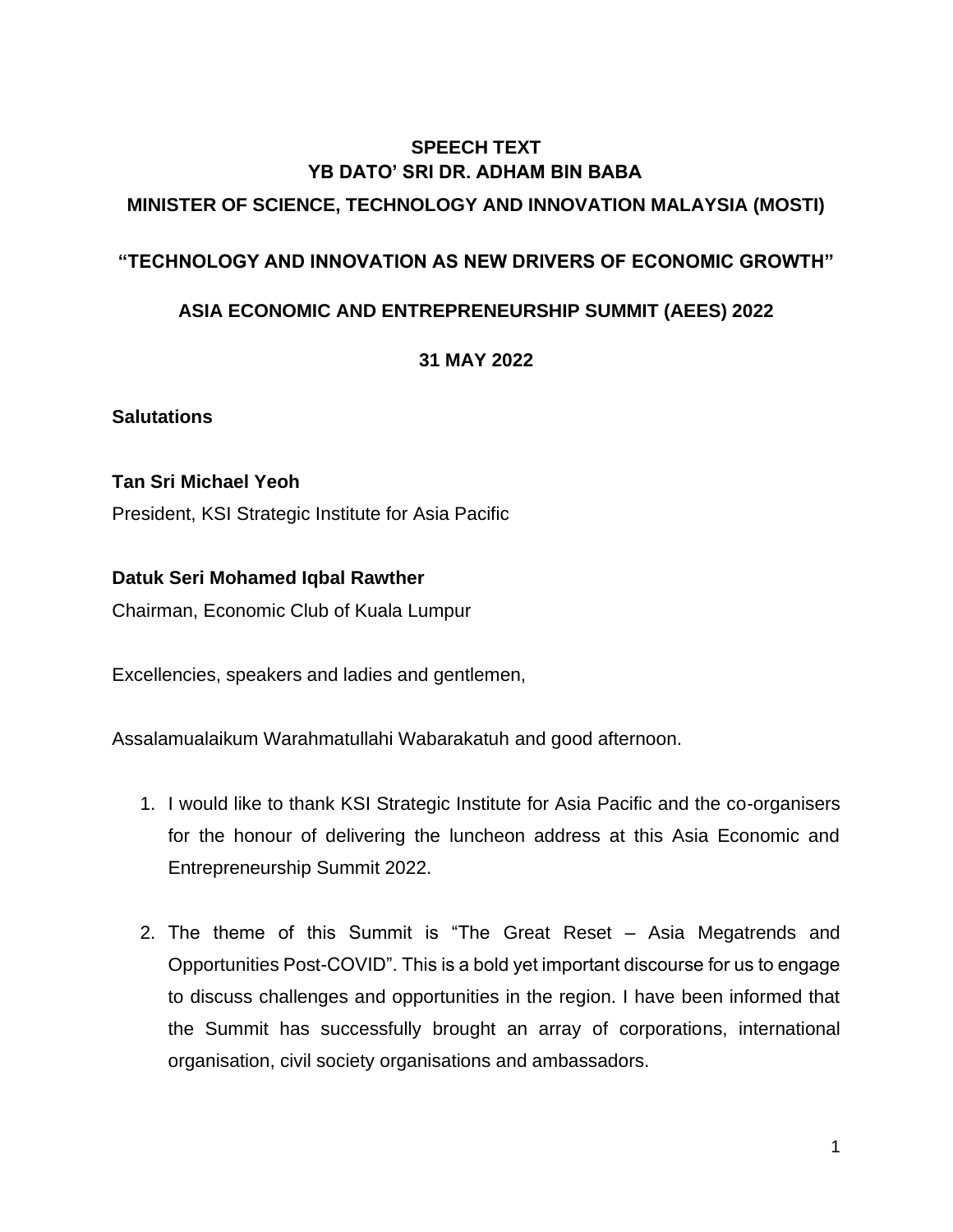3. I have been asked to speak on the topic of "Technology and Innovation as New Drivers of Economic Growth." This is a timely and relevant topic for us, especially for the Ministry of Science, Technology and Innovation.

### **MALAYSIA'S ECONOMY IS HEADING TOWARDS THE RIGHT DIRECTION**

- 4. Allow me to set the context for this topic. In the fight against the Covid-19 pandemic, Malaysia has turned the corner. Our economy has reopened with social and business activities continuing. However, we must be clear-eyed because there are many challenges on the horizon. We are grappling with the food insecurity, climate change and pandemics – Covid-19 and beyond. We have seen how the global supply chain has been disrupted by geopolitics, conflict in Ukraine and prolonged lockdowns in China.
- 5. Notwithstanding the challenges, Malaysia is clearly on the path of national recovery. I can safely say that our economy is heading towards the right direction. We exceeded expectations by recording a solid 5% in our gross domestic product or GDP growth in first quarter of this year. Inflation is under control at 2.2% as we increased subsidies for petrol, some food items and essential items.
- 6. I am optimistic of Malaysia's growth prospects for 2022 and beyond. Bank Negara Malaysia in its most recent forecasts has projected the economy to grow between 5.3% and 6.3% this year. Unemployment rate has significantly declined from a peak of 5.3% in May 2020 to 4.1% last month. Our economic fundamentals are sound. These figures bode well for Malaysia as we emerge from the pandemic stronger and more resilient.
- 7. Asia plays an important role for Malaysia as a trading nation. As one of the world's top 30 of biggest importers and exporters of goods and services, most of our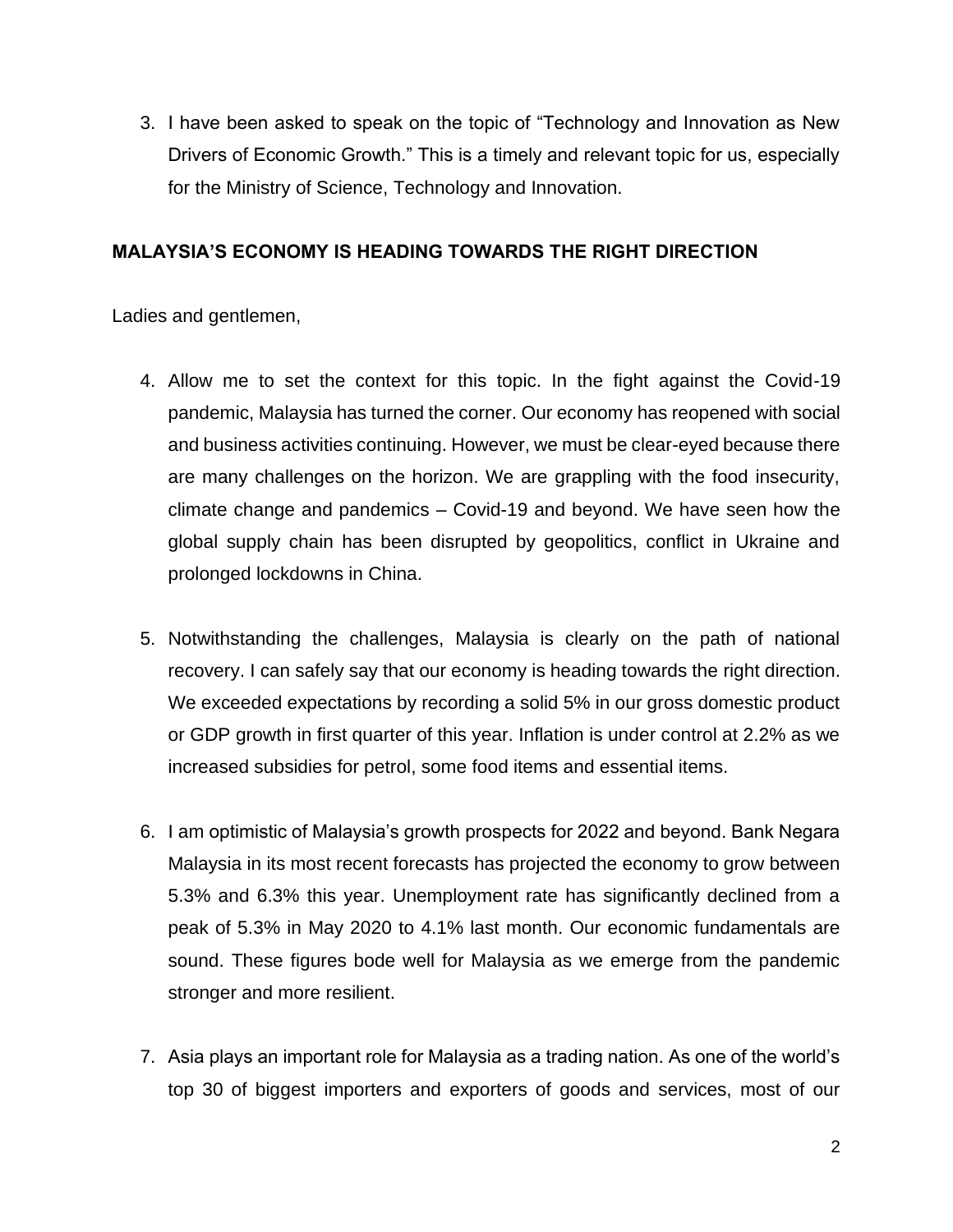biggest trading partners are in the region. According to the World Bank's latest data, Malaysia's top 5 biggest trading partners are China, Hong Kong, Singapore, Japan with the only exception being the United States.

# **THE POTENTIAL OF THE DIGITAL ECONOMY IN ASIA AS A \$1 TRILLION OPPORTUNITY**

- 8. Asia, specifically ASEAN is the fastest growing internet market in the world. According to the latest e-Conomy Southeast Asia report by Google, Temasek and Bain & Company, the digital economy is projected to reach \$1 trillion US dollars in gross merchandise value or GMV by 2030. What is fascinating is the fact 80% of the 440 million internet users in ASEAN are digital consumers, defined as having purchased at least one digital service. That is a massive market!
- 9. The pandemic has accelerated the adoption of digitalisation in ASEAN. Over the past two years alone, over 60 million new users have come online, bringing the internet penetration to 75%. The trend is here to stay with 9 in 10 consumers who tried a new digital service in 2020 continued to use the service last year.
- 10.In Malaysia, the digital economy is projected to reach \$35 billion US dollars in GMV by 2025. In fact, Malaysia leads Southeast Asia in digital consumption. 88% or 22 million are digital consumers and that number is only growing.
- 11.The question is why is this important? In Malaysia, the digital economy is expected to contribute 22.6% of our GDP and create about 500,000 jobs by 2025. There are emerging industries that will be new drivers of economic growth such as fintech, edtech and healthtech.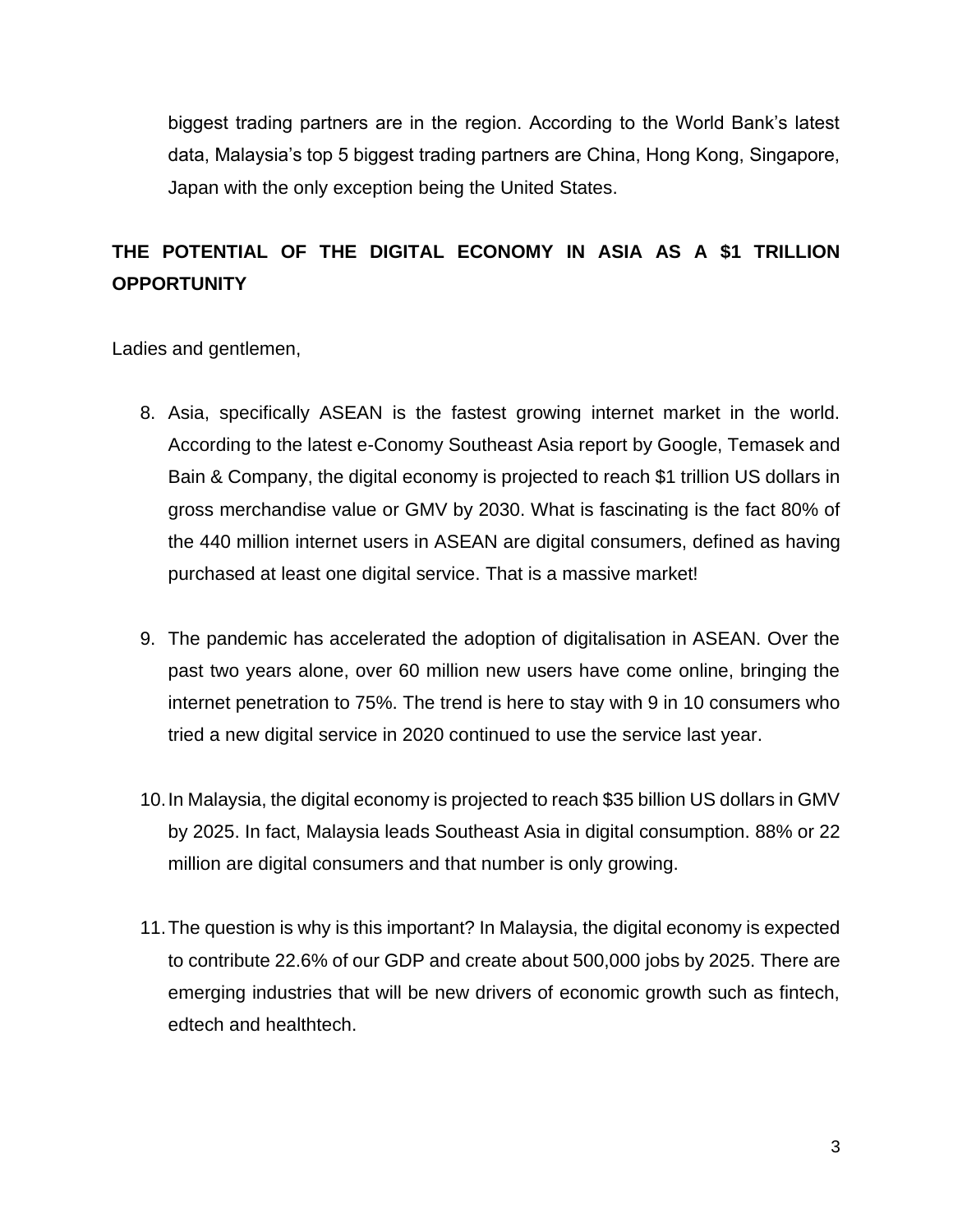- 12.Therefore, Malaysia has placed priorities on expanding the adoption of digital consumer tools such as e-eommerce and digital payments). In addition, we are also attracting, training, and retaining digital talent. Furthermore, Malaysia is providing fast fiber optics and mobile broadband internet access, as well as coordinating innovation between universities, businesses and digital authorities to foster digital entrepreneurship.
- 13.This is a big opportunity for businesses and governments alike. Therefore, businesses must capitalise on the digital boom. Governments must provide conducive regulatory environment and vibrant ecosystem for businesses. Without fully harnessing this opportunity, all of us will lose out.

# **MAINSTREAMING SCIENCE, TECHNOLOGY AND INNOVATION FOR ECONOMIC GROWTH**

- 14.The Government of Malaysia is cognisant of the the importance of the digital economy. In fully leveraging of its potential, Malaysia aims to become a high-tech nation by 2030. Malaysia has recently launched the Malaysia Digital Economy Blueprint (MyDIGITAL) to help guide the country's transformation into a digitallydriven, high-income nation and a regional leader in the digital economy.
- 15.In tandem with MyDIGITAL, MOSTI has embarked on an initiative to mainstream Science, Technology and Innovation or STI as the main driver of economic growth. This is necessary for Malaysia to remain globally competitive.
- 16.The mainstreaming of STI leverages the power of digitalisation based on emerging technologies. These technologies include 5G/6G, sensors, 4D/5D printing, advanced intelligent systems, blockchain, bioscience and neurotechnology. It's important to understand the technology is not an end to itself; rather, as a means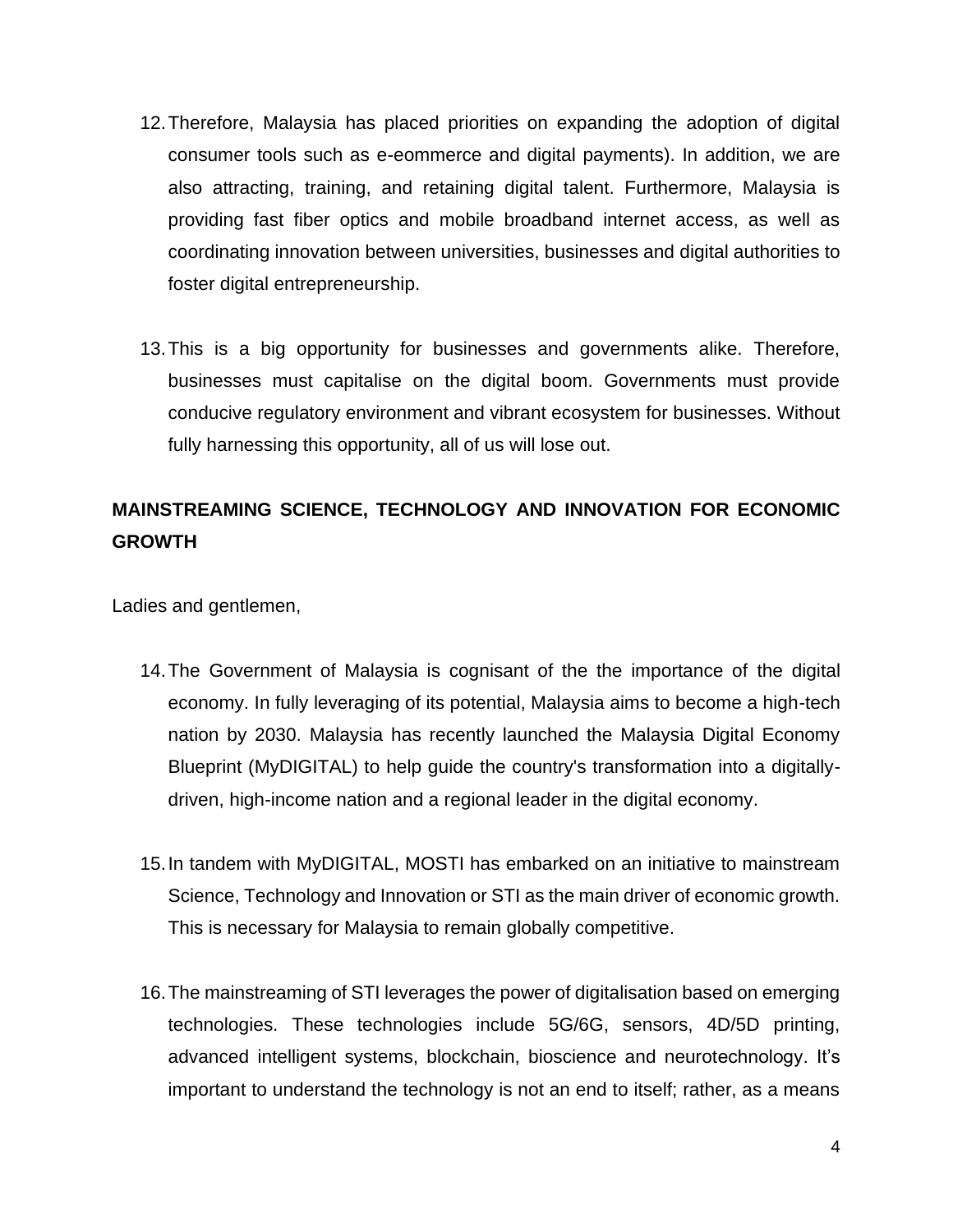to an end. We will be using these technologies to promote economic growth in various sectors and industries such as energy, healthcare, smart cities, agriculture, education and so on.

- 17.You might be thinking all of this sounds abstract and high-level. Allow me to provide two examples. First is the MOSTI on-campus 5G Experience Centre, namely Malaysian Research Accelerator for Technology and Innovation or MRANTI. MRANTI is in the midst of developing the first artificial intelligence (AI) park in Malaysia, a designated 300-acre plot which will serve as the platform for the development of AI solutions. There is also a drone tech centre of excellence named Area 57, a five-acre dedicated land bank for flying, testing, research and development activities.
- 18.The second example is Malaysia's 5G and AI Innovation Hub. Through the partnership of MIMOS, Maxis and Huawei Malaysia, this hub is a facility equipped with 5G network infrastructure and AI instruments to accelerate the creation of industrial use-cases enabled by 5G, AI and other advanced technologies in the country.

# **SPEARHEADING SCIENCE, TECHNOLOGY AND INNOVATION TO DRIVE INCLUSIVE AND SUSTAINABLE GROWTH**

Ladies and gentlemen,

19.There is no doubt that sustainability is very important in light of extreme climate and unpredictable weather patterns. The MyDIGITAL Blueprint will further strengthen and elevate the sustainable development of the digital economy by providing a collaborative platform and market demand for digital solutions. These solutions are to be developed and deployed by local digital technology startups and small and medium enterprises both in the form of devices and systems. It will place Malaysia on the trajectory to become a high-tech producer nation.